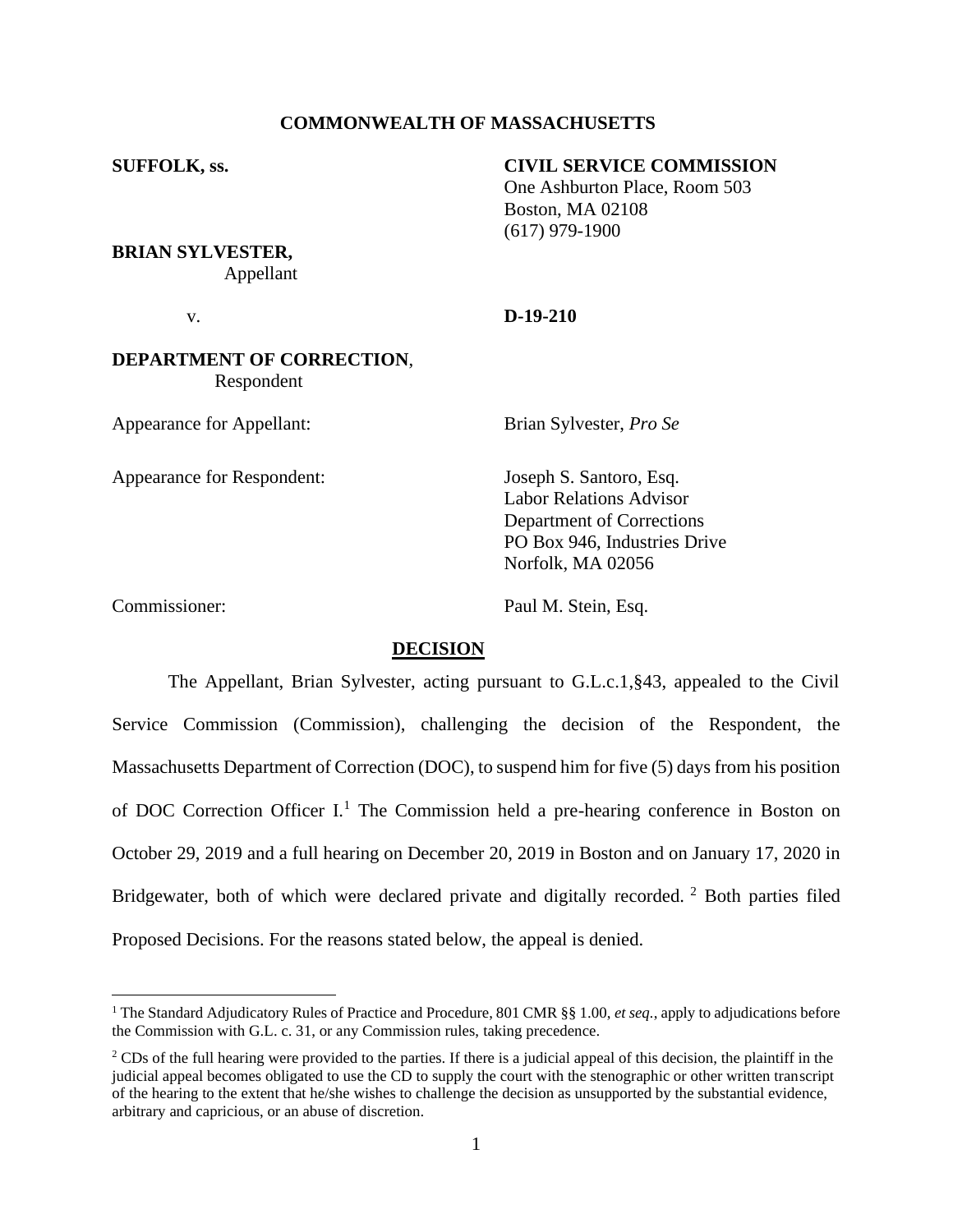# **FINDINGS OF FACT**

Fourteen (14) exhibits were received in evidence by the Respondent and four (4) exhibits were received in evidence by the Appellant. Post-hearing proposed decisions were submitted. Based on the documents submitted and the testimony of the following witnesses:

*For the Department of Correction*:

- Captain Scott Plante, Department of Correction
- Captain Brian Purcell, Department of Correction
- Superintendent Stephen Kennedy, Department of Correction

*For the Appellant:*

• Brian Sylvester, Appellant

and taking administrative notice of all matters filed in the case, pertinent law and reasonable

inferences from the credible evidence, a preponderance of evidence establishes these facts:

1. The Appellant, Brian Sylvester, has been a Department of Correction (DOC) Correction

Officer I (CO) since February 7, 2007 and is assigned to the 7AM to 3PM shift at MCI Norfolk.

(*Testimony of Appellant; Testimony of Purcell*).

2. The Appellant's Disciplinary History with the DOC includes the following entries:

| • September 11, 2018 | Three (3) Day Suspension               | Failed to Provide Satisfactory Medical Evidence |
|----------------------|----------------------------------------|-------------------------------------------------|
| • June 27, 2018      | Five $(5)$ Day Suspension <sup>3</sup> | Arrest for Domestic Assault and Battery         |
|                      |                                        | (AB) and AB Dangerous Weapon                    |
| • September 30, 2016 | One (1) Day Suspension                 | Failed to Provide Satisfactory Medical Evidence |
| • May 10, 2016       | Letter of Reprimand                    | Failed to Report to Work, Did Not Have          |
|                      |                                        | Enough Benefit Time to Cover                    |
|                      |                                        | Absence, Unauthorized Leave                     |
| • May 13, 2015       | Letter of Reprimand                    | Absent from Work Illness w/No Benefit Time      |
| • November 14, 2011  | Letter of Reprimand                    | <b>Tardiness</b>                                |
| • October 13, 2010   | One (1) Day Suspension                 | Failed to Submit Satisfactory Medical Evidence  |
| • September 28, 2009 | Letter of Reprimand                    | Failed to Provide Medical Documentation         |
| • August 31, 2009    | One Day Suspension                     | Failed to Provide Medical Documentation         |
| • December 24, 2008  | Letter of Reprimand                    | Failed to Provide Satisfactory Medical          |
|                      |                                        | Documentation                                   |
| • November 21, 2008  | Letter of Reprimand                    | Failed to Provide Satisfactory Medical Evidence |

(*Respondent Exhibit 6*).

<sup>&</sup>lt;sup>3</sup> The Appellant testified that this discipline was reduced from five (5) days to three (3) days.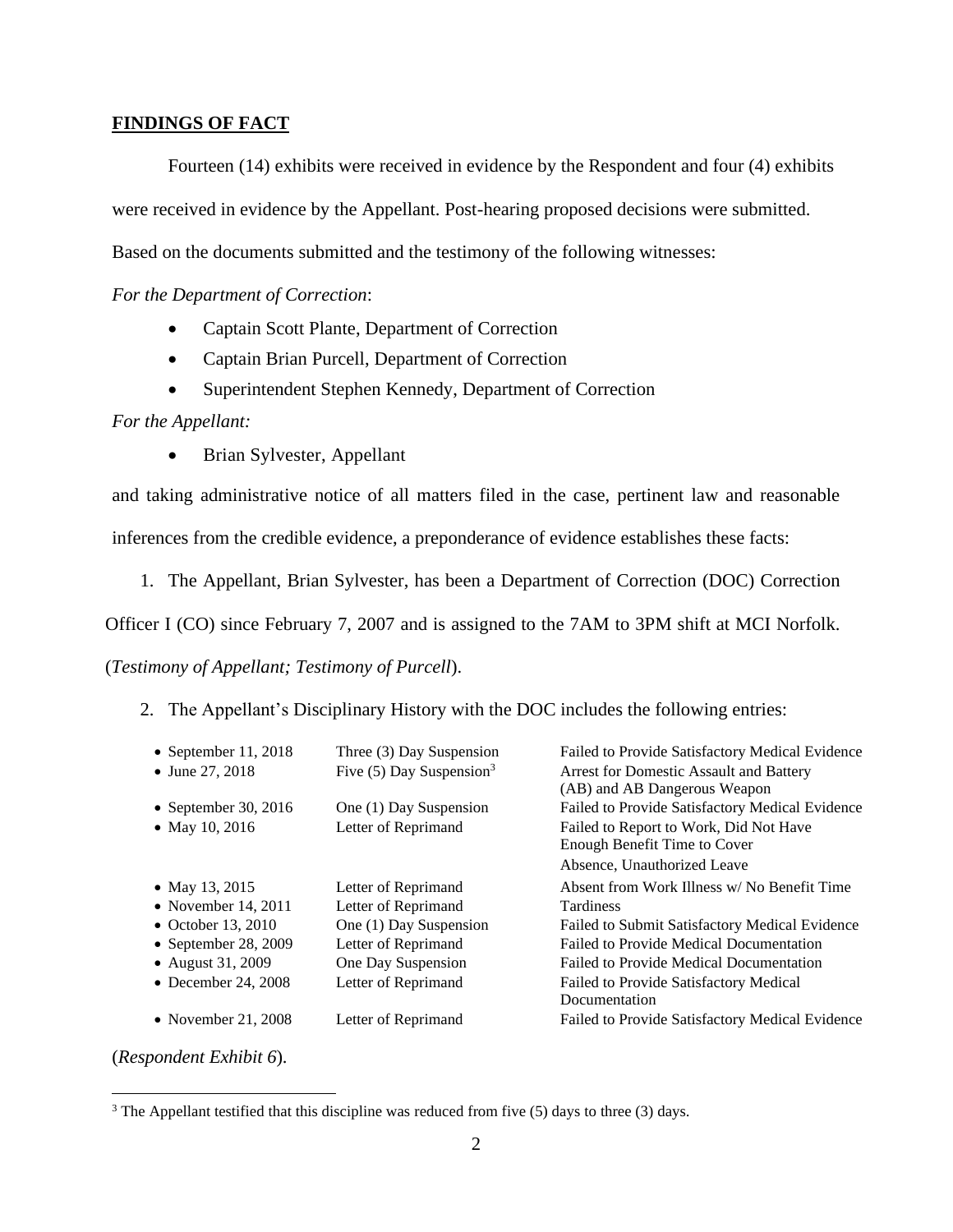3. On September 23, 2018, Mr. Sylvester was scheduled to work his typical 7AM to 3PM shift at MCI Norfolk. He was expected to report for duty at 6:50AM. (*Testimony of Appellant; Testimony of Plante; Testimony of Purcell*).

4. Captain Scott Plante, a (15) fifteen-year veteran of the DOC, was the Shift Commander at MCI-Norfolk that morning. At 6:55 AM, Captain Plante advised Outer Control at MCI Norfolk to contact Mr. Sylvester via telephone since he had not arrived at work. Outer Control was unable to reach Mr. Sylvester. (*Testimony of Plante; Respondent Exhibit 9*).

5. By 8:30 AM, now one (1) hour and forty (40) minutes after roll call, Captain Plante gave Outer Control an order to try to make telephone contact again with Mr. Sylvester. The facility was unable to reach Mr. Sylvester and voice mail messages were left on his phone. (*Testimony of Plante; Respondent Exhibit 9*).

6. Captain Plante informed his supervisor, Deputy Superintendent Bennett, that Mr. Sylvester was a "No Call/No Show" for his shift that day. Deputy Bennett told Captain Plante to give Mr. Sylvester more time to contact the facility and to let her know if he had not done so in an hour. (*Testimony of Plante; Respondent Exhibit 9*).

7. At 9:30AM, Captain Plante informed Deputy Superintendent Bennett that Mr. Sylvester had still not contacted the facility. At that time, Deputy Superintendent Bennett authorized Captain Plante to contact the Braintree Police, the city in which the Appellant lived, to conduct a wellbeing check of Mr. Sylvester.<sup>4</sup> (Testimony of Plante; Respondent Exhibit 9).

8. Braintree Police Sergeant Cohoon informed Captain Plante at 11:30AM that he had made contact with Mr. Sylvester at his home and that he was safe. Sergeant Cohoon told Mr. Sylvester

<sup>&</sup>lt;sup>4</sup> Just one year prior, an officer for the DOC had not reported for duty and was later found deceased in his vehicle. Additionally, another officer who worked at Cedar Junction did not report for duty and was found to have had passed away in his home. Such is the reason why Captain Plante requested a well-being check. (*Testimony of Plante*)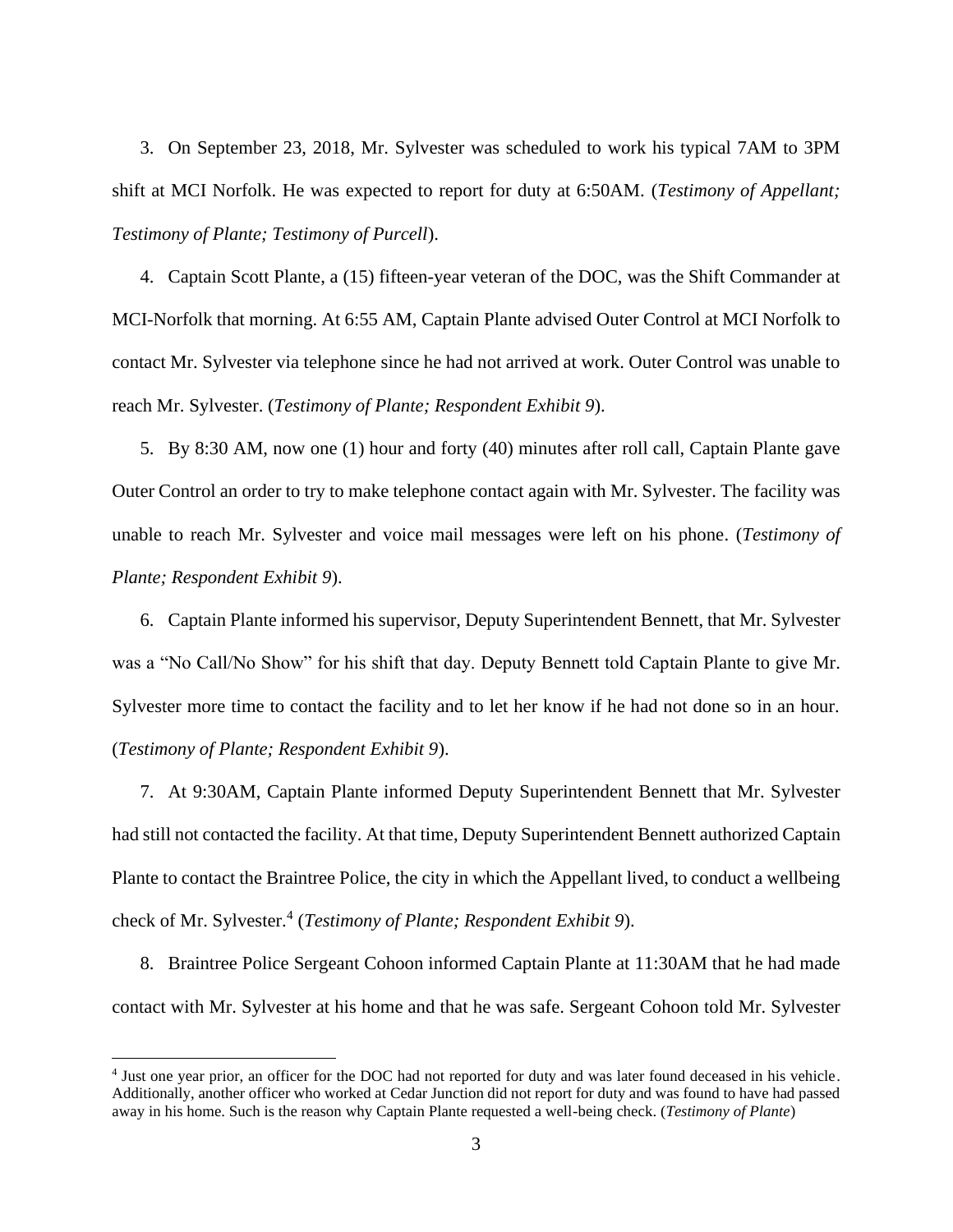to contact the facility where he worked. The Braintree police sergeant's call did not constitute notification that Mr. Sylvester would be tardy or not reporting to work at all that day. Mr. Sylvester was required to contact the facility on his own. (*Testimony of Plante; Respondent Exhibit 9*).

9. The Department of Correction's Rule 18(a) specifies that an employee is expected to notify the facility in which he is assigned of any delayed arrival or anticipated absence at least one (1) hour prior to a scheudled shift. The Appellant's Collective Bargaining Agreement (CBA), as described by the witnesses, indicates that the employee must notify the DOC facility at the first available opportunity. (*Testimony of Plante; Testimony of Appellant; Testimony of Purcell; Testimony of Kennedy; Respondent Exhibit 12*).

10. Mr. Sylvester finally contacted MCI Norfolk at 1:02 PM, an hour and a half after Braintree police encountered the Appellant at his home at 11:30 AM. His eight (8) hour shift was set to end in two (2) hours. Mr. Sylvester spoke directly to Captain Plante and said that he would not be in for his shift. (*Testimony of Plante; Respondent Exhibit 9*).

11. When Mr. Sylvester spoke to Captain Plante at 1:02 PM that day, he did not state that he was sick. The DOC Incident Report makes no mention that Mr. Sylvester indicated he was calling in sick for the remainder of his shift. The Duty Roster was never changed to indicate a change of status to SL (sick leave). (*Testimony of Plante; Respondent Exhibits 9 & 10*) 5

12. Mr. Sylvester's phone call at 1:02 PM is not a satisfactory notice of absence, either under Department Policy Rule 18(a) or the Appellant's CBA. All Correction Officers are aware that they are required to notify the facility of their expected absence for their shift. The DOC provides all employees with a "Blue Book" which entails the Rules and Responsibilities of the Department.

<sup>5</sup> The DOC disputes Mr. Sylvester's claim that he called in sick at 12:15PM. I credit the DOC's Incident Report and the testimony of Capt. Plante, and find that Mr. Sylvester did not contact the facility until 1:02PM and made no mention of his illness to Capt. Plante.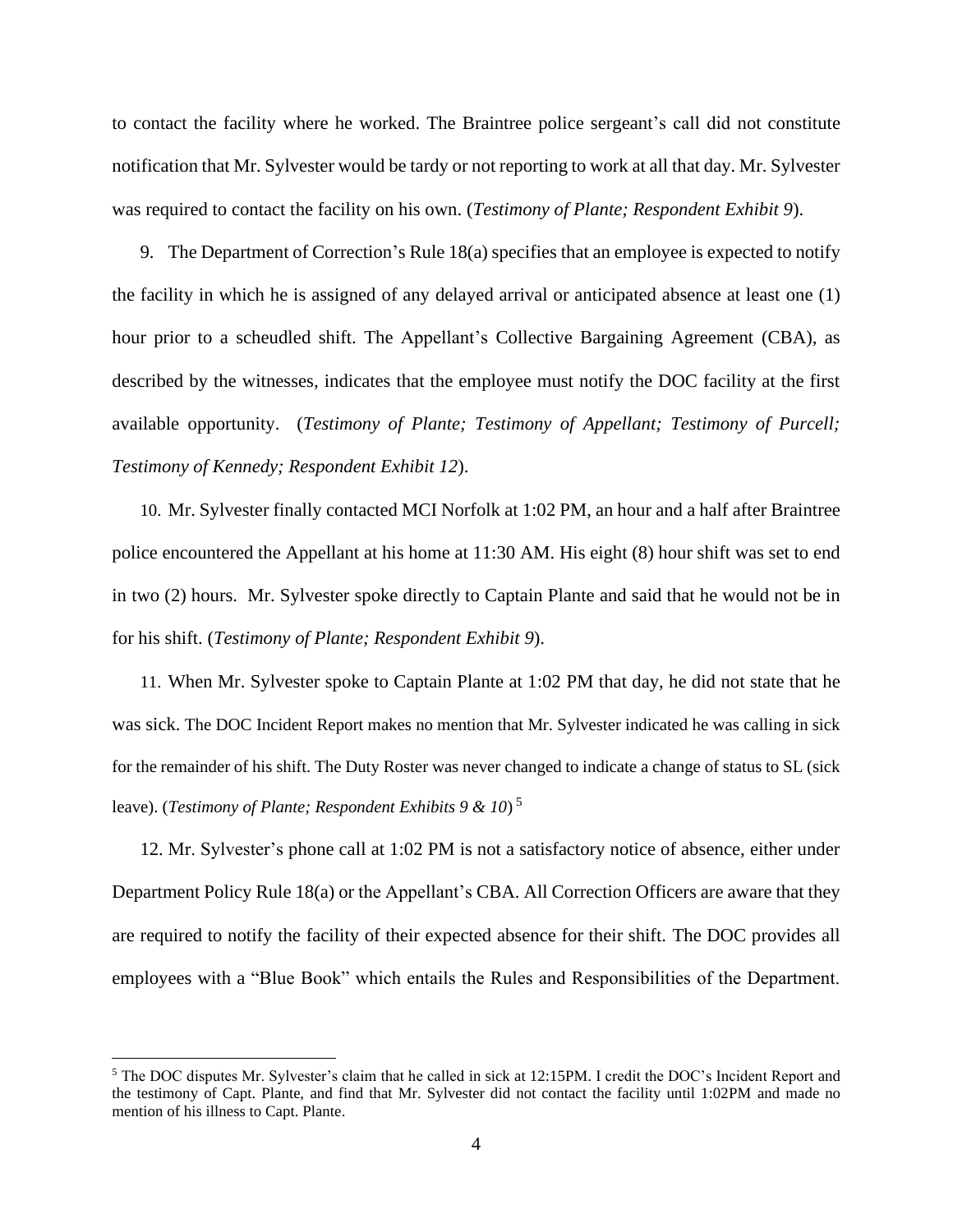This document is given to all recruits at their training and they are required to sign and acknowledge receipt. Rule 18(a) of this document requires all employees to be punctual for their regular hours of duty. This rule does not allow an absence for duty and/or tardy without permission or proper notification. (*Testimony of Plante; Respondent Exhibits 5, 11, 12*).

13. It is important for officers to call in before their shift if they are going to be absent or late, since the DOC needs to backfill the absence and hire others for overtime. They are expected to call one (1) hour before their shift or no later than the "first opportunity". The DOC needs notice ASAP to fill the vacancy. (*Testimony of Kennedy*).

14. If someone is in a motor vehicle accident or similarly incapacitated and unconscious, that can excuse the officer for non-notification. Falling asleep, however, "it is not a good excuse". If an employee oversleeps, he is to call the institution *as soon as he wakes up* and indicate when he will be in or that he is out sick. According to Captain Purcell, when asked at the Commission hearing if he could think of any reason why a delay of three (3) hours (after having been woken up) to notify the facility is justified, Captain Purcell could not think of one. (*Testimony of Purcell; Respondent Exhibits 7; Respondent Exhibit 12*).

15. At no time was Mr. Sylvester in the hospital on September 23, 2018. (*Testimony of Appellant*).

#### *DOC Investigation Hearings and Discipline Imposed*

16. On September 25, 2018, (then) Deputy Superintendent Stephen Kennedy requested a factfinding hearing to be conducted relative to Mr. Sylvester's absence from work on September 23, 2018. (*Testimony of Kennedy; Respondent Exhibit 8*).

17. Stephen Kennedy is a twenty-eight (28) year veteran of the DOC, having been a CO, a Sergeant, Lieutenant, Director of Security, Deputy Superintendent and a Special Investigator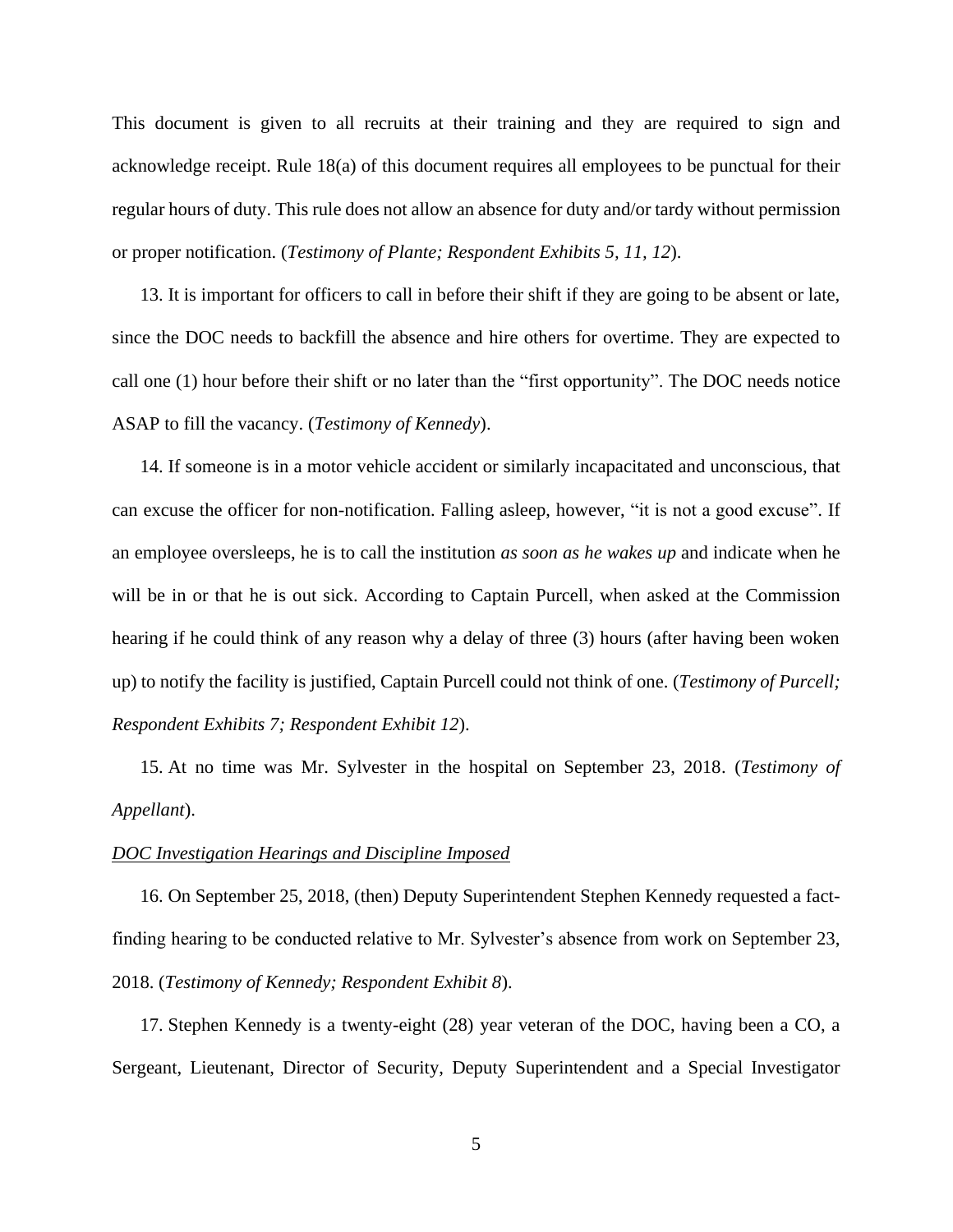assigned to Internal Affairs. At the time of this incident, Kennedy was the Deputy Superintendent of Operations at MCI Norfolk, wherein he was the second in command with oversight of the facility, the physical plant, security, operations, and food services. (*Testimony of Kennedy*).

18. The Appellant's fact-finding hearing was conducted on October 10, 2018 and October 11, 2018. Captain Brian Purcell presided. Captain Purcell is a thirty-one (31) year veteran of the DOC, rising through the ranks from Officer, to Sergeant in 2005, Lieutenant at MCI Norfolk, and Captain in 2018. (*Testimony of Purcell; Respondent Exhibit 7*).

19. Mr. Sylvester and his union representative, Officer Peter Hopgood, were present at the factfinding hearing. During the hearing, Mr. Sylvester was asked why he failed to report for duty on the day in question. Mr. Sylvester indicated that he used his phone as his alarm clock and he forgot to put the phone on the charger and the battery died. He then stated that he woke up when the Braintree Police arrived for a wellness check and that the Braintree sergeant told him that he would notify MCI Norfolk that he was okay. Mr. Sylvester said that he put his phone on the charger and then fell back to sleep. He then stated that he realized he had not called and contacted the facility at and told Deputy Kennedy that he was calling in sick for the rest of his shift.<sup>6</sup> Mr. Sylvester acknowledged to Captain Purcell at the fact-finding hearing that he knew it was wrong not to immediately notify the institution of his intentions. (*Respondent Exhibit 7*).

20. Captain Purcell found that Mr. Sylvester violated the Department Blue Book, specifically Section 18(a). *Testimony of Purcell; Respondent Exhibits 7; Respondent Exhibit 12*).

<sup>&</sup>lt;sup>6</sup> As indicated in my findings above, the DOC Incident Report makes no mention that Mr. Sylvester indicated he was calling in sick for the remainder of his shift. The Duty Roster was never changed to indicate a change of status to SL (sick leave). (*Testimony of Plante; Respondent Exhibits 9 & 10*)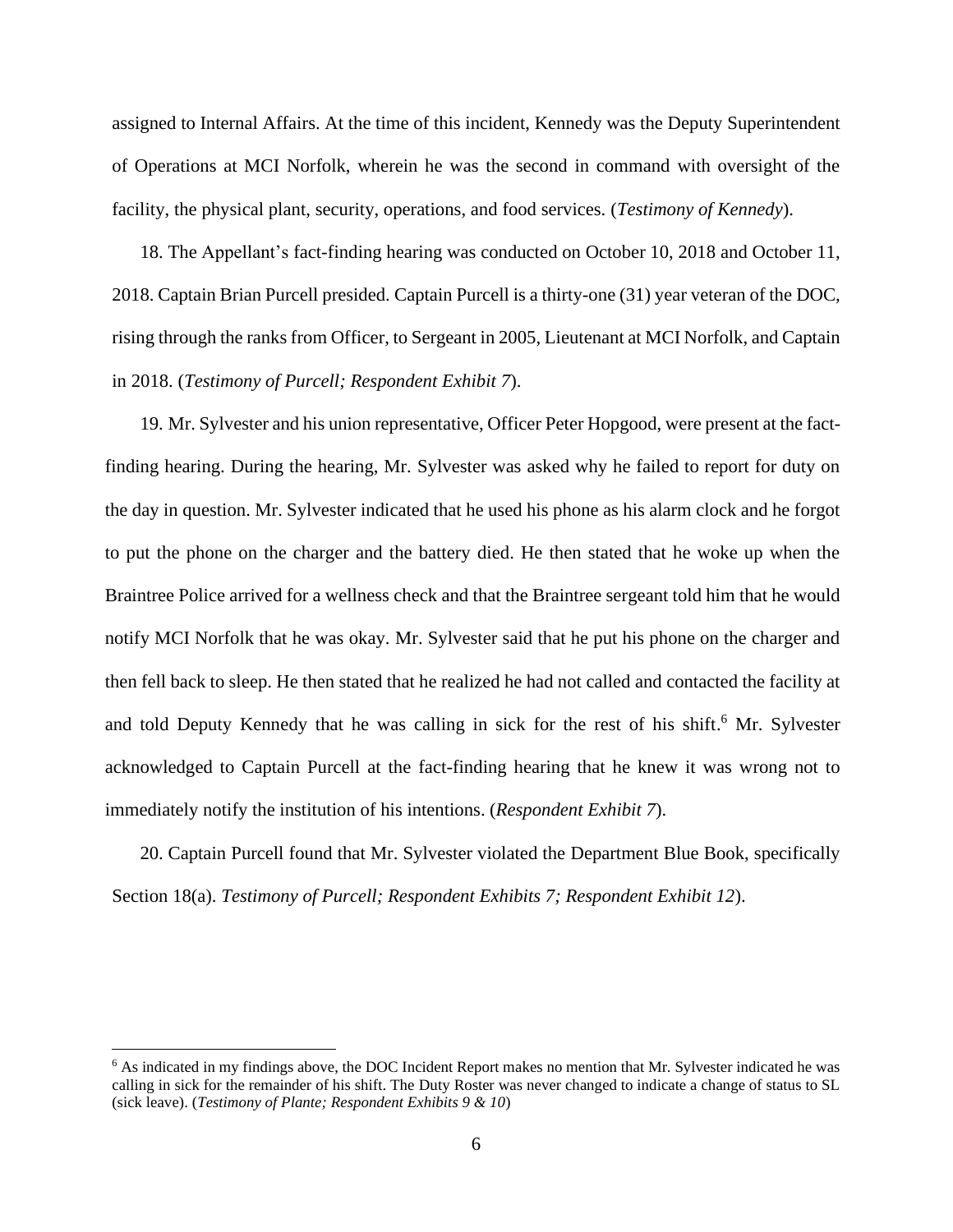21. On November 19, 2018, MCI Norfolk Superintendent Brad Cowen accepted Captain Purcell's finding that Mr. Sylvester violated Section 18(a) of the Blue Book and issued a five (5) day suspension without pay to be served February 17 through 21, 2019. (*Respondent Exhibit 5*).

22. Mr. Sylvester's union, Massachusetts Correction Officers Federated Union (MCOFU), duly appealed the discipline of Mr. Sylvester to Step II and a hearing was held on January 15, 2019 before Deputy Commissioner Grant. Present at the hearing were the Appellant, his MCOFU Steward Peter Hopgood who spoke on Appellant's behalf, and (then) Deputy Superintendent Stephen Kennedy. By memorandum dated August 26, 2019 from Deputy Commissioner Grant to DOC Commissioner Mici, he concluded that *just cause* had been established and the discipline would be upheld. (*Respondent Exhibit 3*).

23. On September 17, 2019, DOC Commissioner Mici adopted the conclusion of Deputy Commissioner Grant and upheld the 5-day suspension of Mr. Sylvester for violation of DOC Rule 18(a), No Call/No Show. (*Respondent Exhibits 2, 12 & 14*).

24. Mr. Sylvester duly appealed the discipline to the Commission. (*Respondent Exhibit 1*). *Appellant's Civil Service Appeal*

25. At the Commission hearing, Mr. Sylvester said he was not a No Call/No Show and it was just "an honest mistake." Mr. Sylvester admitted that he missed the beginning of his 7AM-3PM shift, that a Braintree police sergeant awakened him at 11:30 AM, and after the sergeant left, the Appellant fell back asleep. He admits he notified his employer of his absence well after the 11:30 police visit. He admits that he did not call in one (1) hour prior to his shift, as is Department policy, but claims that he was within his CBA rights to "notif[y] the facility at the first available time that day . . . . I called in as soon as possible on the first day of absence." He also admits that he was never in the hospital on that date. (*Testimony of Appellant*).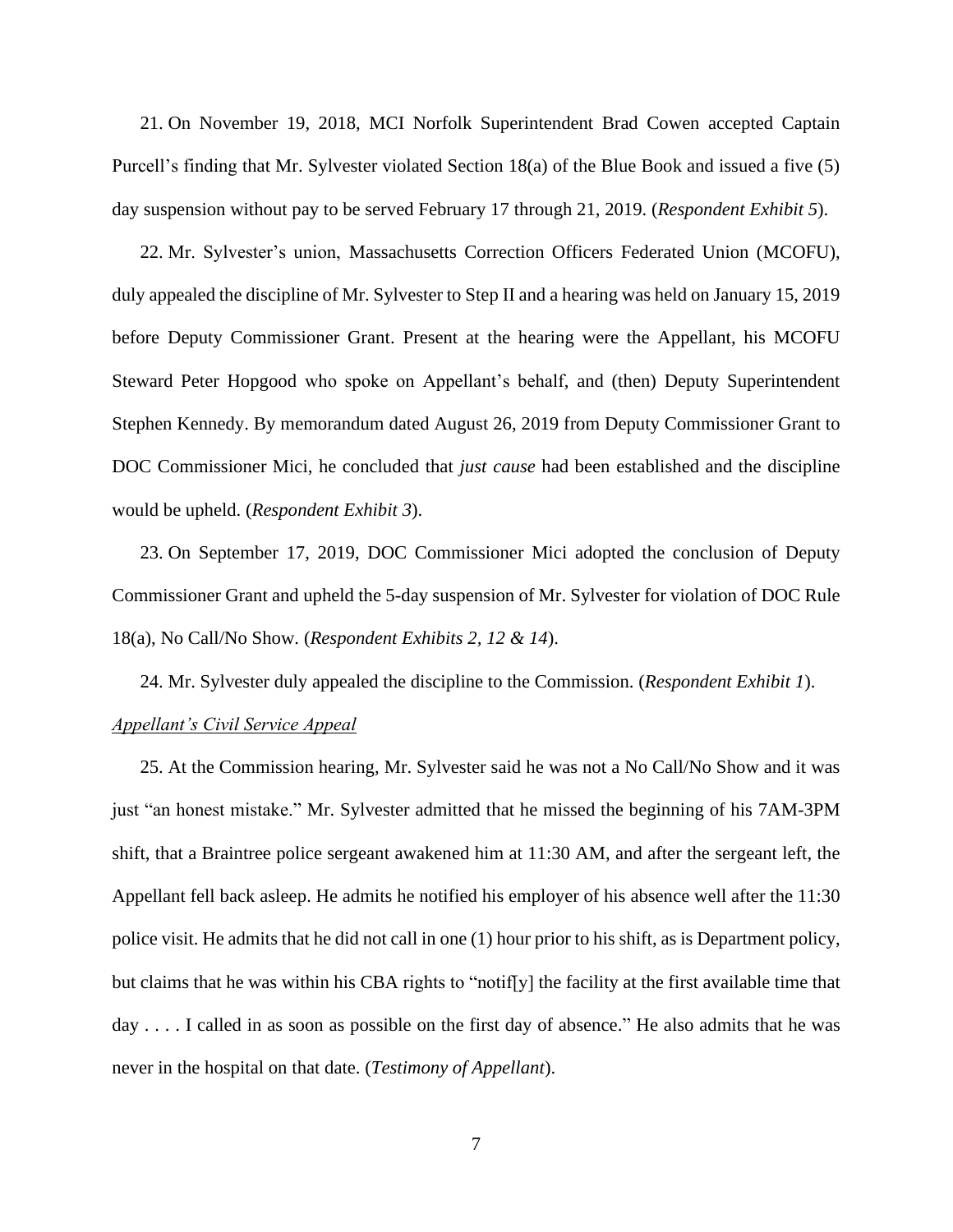26. Mr. Sylvester reiterated his claim that he should be excused from the absence because he provided a chiropractor note to the DOC purportedly indicating he was sick that day. However, when asked a direct question what physical complaint had caused him to allegedly call in sick for the rest of the shift and what complaint he had when he saw the chiropractor two days later.<sup>7</sup> Mr. Sylvester initially said that it was "confidential" and then, when pressed, he stated that he "did not remember" what caused him to call in sick for the remainder of the shift, but that he "got a note." (*Testimony of Appellant; Exhibit 15*).

27. An employee who is a No Call/No Show for his shift, and then brings in a sick note, is not necessarily exonerated from the duty to give prior notice to the DOC of his tardiness or absence. A sick note only substantiates an *authorized* medical absence.<sup>8</sup> Mr. Sylvester's absence had been deemed *unauthorized* by the DOC. He did not need a sick note and the DOC was not required to accept it. This was already an *unauthorized* absence because there was no notice. (*Testimony of Kennedy*).

28. The DOC looks to the totality of the circumstances surrounding any employee's failure to report to work or call in. There are true emergency situations, where an employee may have been in an accident, was having a crisis with a child, or was hospitalized. At the fact finding hearing, the employee is given the chance to explain the details and a sick note *may* corroborate the

<sup>7</sup> Mr. Sylvester provided the DOC with a Sick Leave Slip (Attachment A) from a chiropractor, dated September 25, 2018, which stated that he was unable to perform his duties on September 23, 2018. (Appellant Exhibit 15). Mr. Sylvester claims the DOC did not consider this Sick Leave Slip when it disciplined him for this matter. The DOC disputed this claim, pointing out that the medical documentation was included in the disciplinary file, but not introduced into evidence by DOC because the issue was the failure to call in, not the legitimacy of the medical excuse. Even if I were to credit the medical note, which I do not, that would not change my decision on the Section 18(a) violation.

<sup>8</sup> Pursuant to DOC sick leave policy (103 DOC 209, Section 5), if an employee has accrued over 48 hours of sick time in one year, the employee is required to present a sick leave slip (Attachment A) upon the first day back to work after the absence. Section 6 notes that if an employee is over his 48 hours of unsubstantiated sick leave he is then responsible to provide satisfactory medical evidence within seven (7) days using the proper form (Illness Certification Form). (*Email from Respondent to Commission, dated December 23, 2018; Exhibit 13*)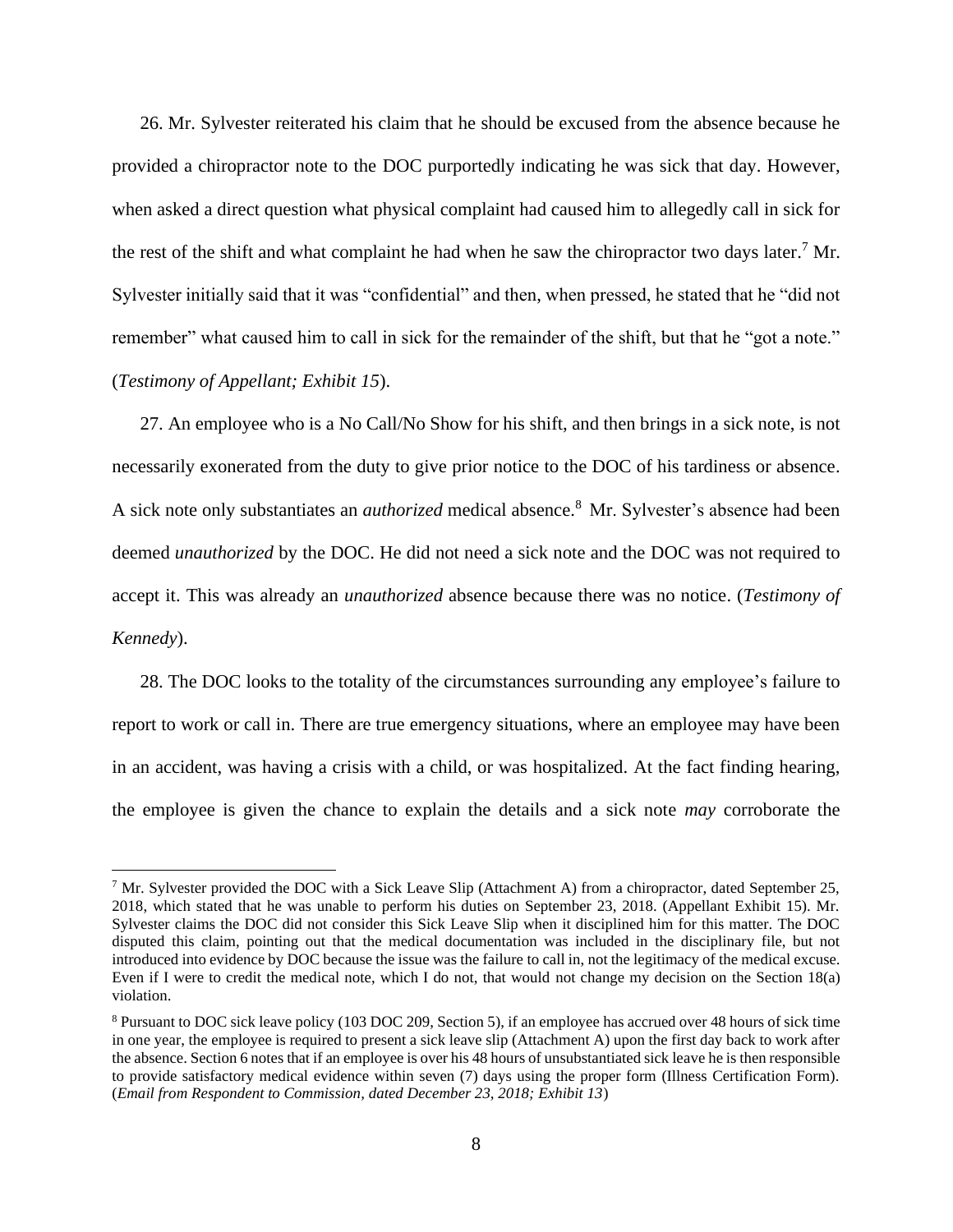employee's testimony as to why they were absent or tardy and unable to give prompt notice. Had the DOC been presented with evidence of a "true emergency", which I find was not the case, the DOC would have taken that into consideration. (*Testimony of Kennedy*).

29. Superintendent Kennedy never considered Mr. Sylvester's discipline to be "harsh", or told Mr. Sylvester he could win the appeal on disparate treatment grounds, as Mr. Sylvester alleged. On the contrary, Kennedy never said anything of that sort and is aware of the Appellant's disciplinary history. What the Appellant alleges (i.e., encouragement to appeal) "would be the furthest from what my recommendation" would be if he (Kennedy) were the person imposing the discipline. (*Testimony of Kennedy*)

30. This discipline imposed by DOC in this case was based solely on Mr. Sylvester's failure to notify DOC promptly of his absence, i.e. a No Call/No Show. (*Testimony of Kennedy*).

## **APPLICABLE LEGAL STANDARD**

G.L.c.31, §41-45 allows discipline of a tenured civil servant for "just cause" after due notice, a hearing (which must occur prior to discipline other than a suspension from the payroll for five days or less) and a written notice of the decision that states "fully and specifically the reasons therefor." G.L.c.31, §41. An employee aggrieved by such disciplinary action may appeal to the Commission, pursuant to G.L.c.31,§42 and/or §43, for de novo review by the Commission "for the purpose of finding the facts anew." Town of Falmouth v. Civil Service Comm'n, 447 Mass. 814, 823 (2006) and cases cited. As prescribed by G.L.c.31, §43, ¶2, the Appointing Authority bears the burden of proving "just cause" for the discipline imposed by a preponderance of the evidence.

"*If the commission by a preponderance of the evidence determines that there was just cause for an action taken against such person it shall affirm the action of the appointing authority, otherwise it shall reverse such action and the person concerned shall be returned to his position without loss of compensation or other rights*; provided, however, if the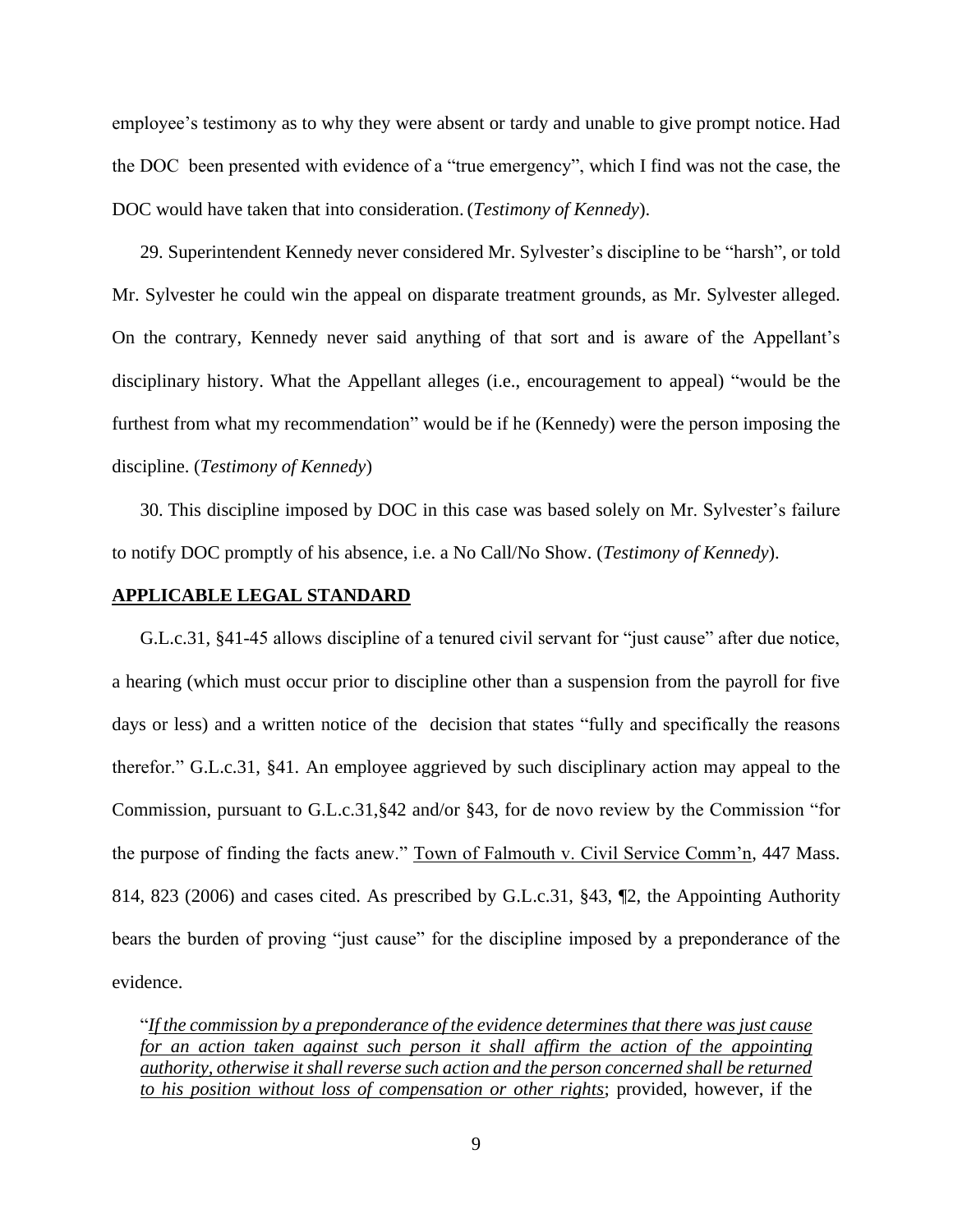employee, by a preponderance of evidence, establishes that said action was based upon harmful error in the application of the appointing authority's procedure, an error of law, or upon any factor or conduct on the part of the employee not reasonably related to the fitness of the employee to perform in his position, said action shall not be sustained and the person shall be returned to his position without loss of compensation or other rights. The commission may also modify any penalty imposed by the appointing authority." (*Emphasis added*)

The Commission determines just cause for discipline by inquiring, "whether the employee has been guilty of substantial misconduct which adversely affects the public interest by impairing the efficiency of public service." School Comm. v. Civil Service Comm'n, 43 Mass.App.Ct. 486, 488, rev.den., 426 Mass. 1104 (1997); Murray v. Second Dist. Ct., 389 Mass. 508, 514 (1983)

The Commission is guided by "the principle of uniformity and the 'equitable treatment of similarly situated individuals' [both within and across different appointing authorities]" as well as the "underlying purpose of the civil service system 'to guard against political considerations, favoritism and bias in governmental employment decisions.'" Town of Falmouth v. Civil Service Comm'n, 447 Mass. 814, 823 (2006) and cases cited. See also Commissioners of Civil Service v. Municipal Ct., 359 Mass. 211, 214 (1971) (appointing authority must provide "adequate reasons sufficiently supported by credible evidence, when weighed by an unprejudiced mind; guided by common sense and by correct rules of law" for discharge of public employee), citing Selectmen of Wakefield v. Judge of First Dist. Ct., 262 Mass. 477, 482 (1928) (justification for discharge of public employee requires proof by a preponderance of evidence of "proper cause" for removal made in good faith) It is also a basic tenet of "merit principles" which govern civil service law that discipline must be remedial, not punitive, designed to "correct inadequate performance" and "[only] separating employees whose inadequate performance cannot be corrected." G.L. c.31, §1.

Section 43 of G.L.c.31 also vests the Commission with "considerable discretion" to affirm, vacate or modify discipline but that discretion is "not without bounds" and requires sound explanation for doing so. See, e.g., Police Comm'r v. Civil Service Comm'n, 39 Mass.App.Ct.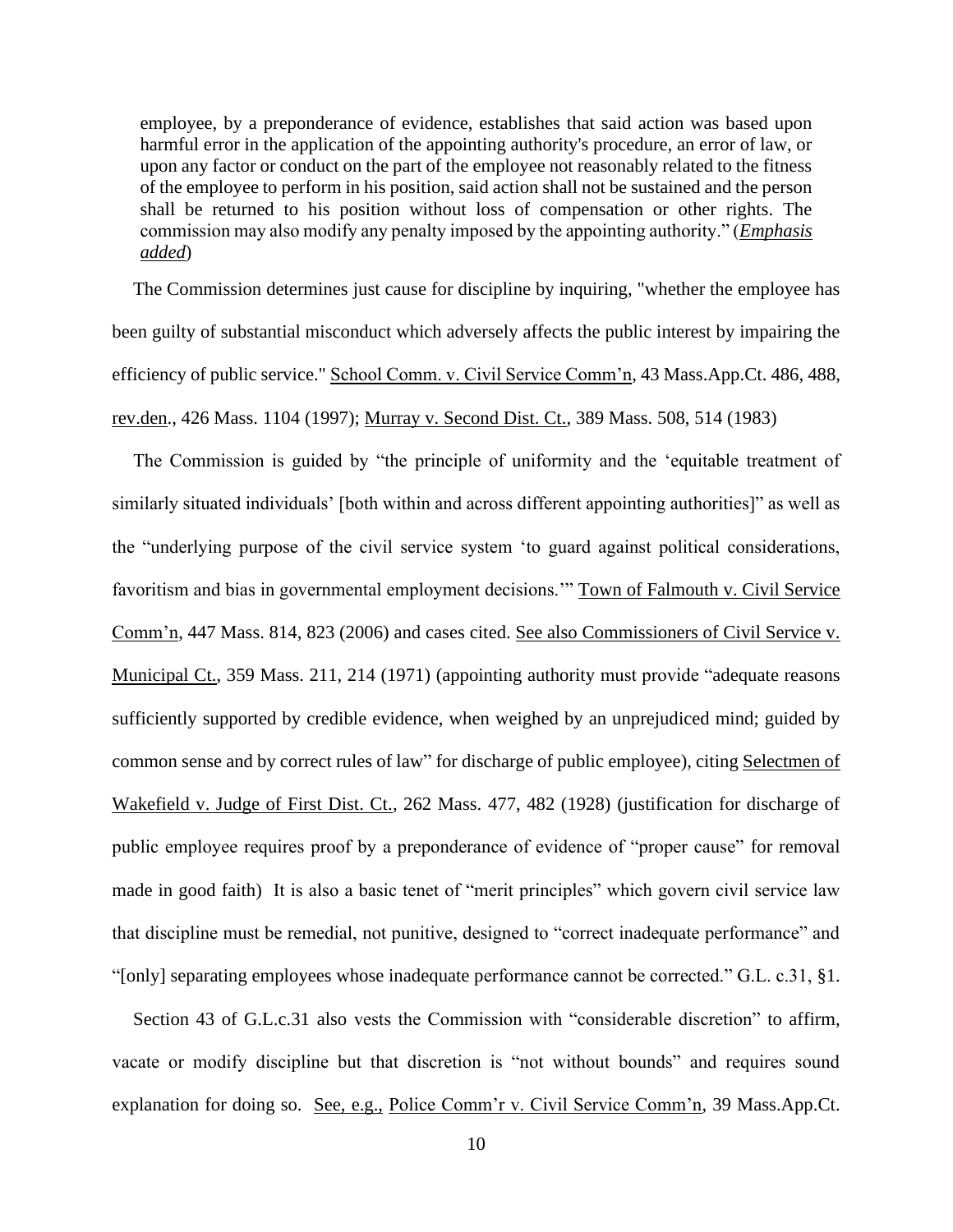594, 600 (1996) ("The power accorded to the commission to modify penalties must not be confused with the power to impose penalties ab initio . . . accorded the appointing authority"). See also Town of Falmouth v. Civil Service Comm'n, 447 Mass. 814, 823 (2006), quoting Watertown v. Arria, 16 Mass.App.Ct. 331, 334 (1983).

#### **ANALYSIS**

The preponderance of the evidence in this appeal establishes that the Department of Corrections had just cause to impose discipline upon Correction Officer Brian Sylvester for failure to notify the DOC of his absence for his shift at MCI Norfolk on September 23, 2018, in violation of Blue Book Rule 18(a). Mr. Sylvester was due to report for duty at 6:50 AM on September 23, 2018 for his 7 AM to 3 PM shift. DOC policy requires an employee to notify the facility he works one (1) hour before his shift is set to begin that he will be absent or tardy for his PM shift. Mr. Sylvester's CBA required that he notify DOC "as early as possible". He did neither.

Mr. Sylvester called into MCI Norfolk and spoke directly to Captain Plante at 1:02PM, six hours (6) and twelve (12) minutes after his shift began. The DOC determined Mr. Sylvester to be a No-Call/No-Show for his shift, even after receiving the phone call. The shift was 75% over. Even using the CBA standard of notifying the institution "as early as possible" there is no way that Mr. Sylvester notified the DOC as early as possible. Mr. Sylvester claims that his cell phone was dead; therefore, his cell phone alarm clock never went off. Such is an understandable predicament; however, even if Mr. Sylvester had overslept right through the entire morning and never, once, awaked until the Braintree police arrived (almost 5 hours after his shift began), he still did not contact the facility at 11:30AM once the police left his home. He admits that he went back to sleep.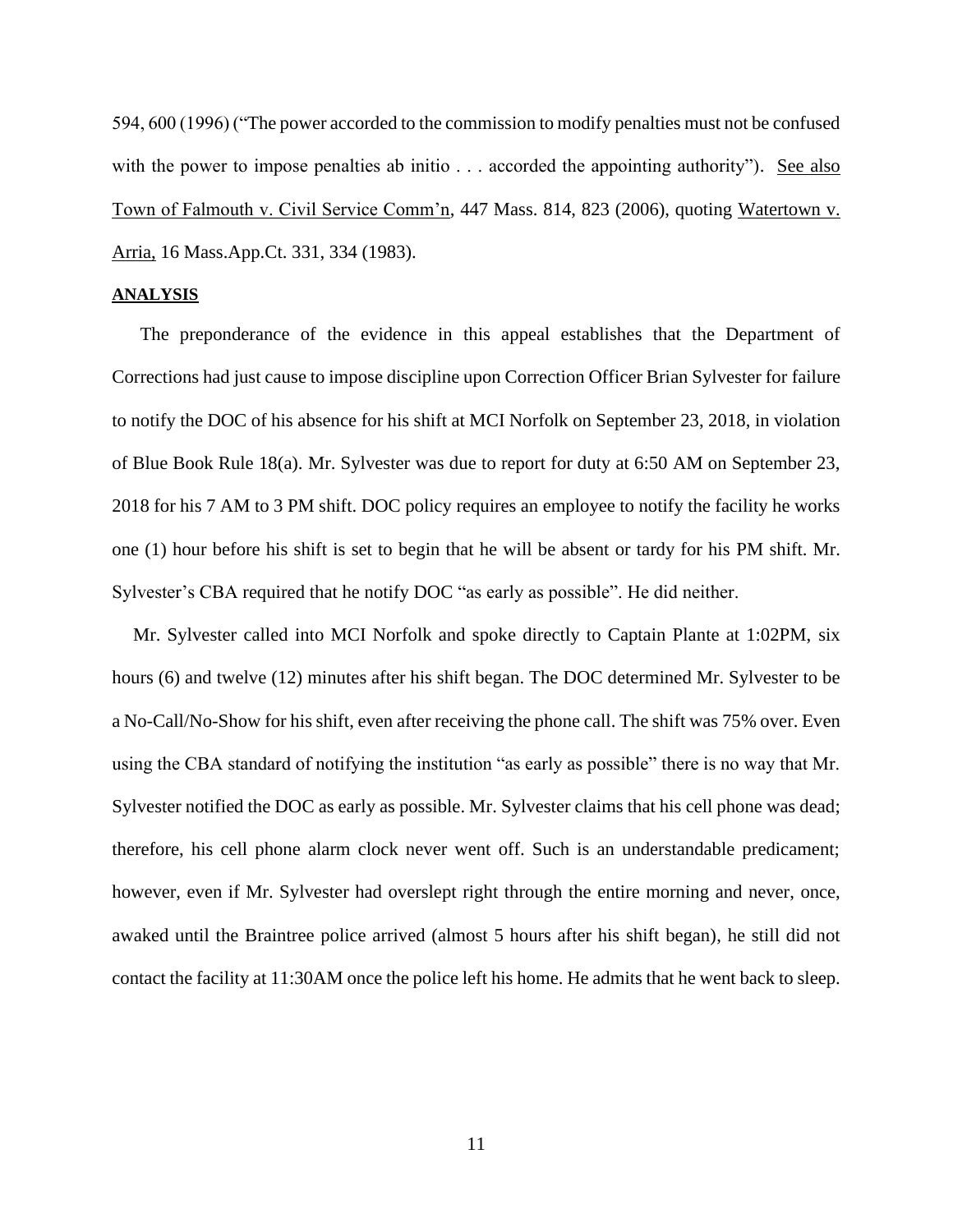I do not credit the Appellant's testimony that he called at 12:15PM, nor would even that have been "as early as possible."<sup>9</sup>

Mr. Sylvester claims that he provided the DOC with adequate medical documentation to completely excuse his absence, even despite his lack of notification. Captain Plante, whose testimony I credit, rejected this excuse. When Mr. Sylvester called the facility to report that he would not be in for his shift, at no time during that conversation did Mr. Sylvester claim to be sick. Mr. Sylvester presented the DOC with a note from a chiropractor he went to see two days after his No Call/No Show. At the Commission hearing, Mr. Sylvester refused to state why he saw a chiropractor on September 25, 2018 or form what ailment he suffered.

on September 23, 2018, stating, initially, that it was confidential and then claiming he could not remember. If he were involved in an emergency situation or had been in the hospital, for instance, the DOC would have regarded this medical documentation as corroboration of such an emergency.Mr. Sylvester does not claim to have been hospitalized nor does the evidence presented show any type of emergency. The DOC considered the medical note the Appellant provided yet was unpersuaded (as am I) by its contents to change the conclusion of misconduct – that being a No-Call/No-Show on the date in question.

I find that the DOC's discipline was imposed for just cause upon adequate reasons and sufficiently supported by credible evidence. Specifically, the DOC proved that that Mr. Sylvester's was guilty of substantial misconduct which adversely affects the public interest by impairing the efficiency of public service by his inexcusable neglect to provide DOC with proper and prompt

 $9$  The credibility of live testimony lies with the hearing officer. E.g., Leominster v. Stratton, 58 Mass.App.Ct. 726, 729 (2003). *See* Embers of Salisbury, Inc. v. 37 Alcoholic Beverages Control Comm'n, 401 Mass. 526, 529 (1988); Doherty v. Ret. Bd. of Medford, 425 Mass. 130, 141 (1997). See also Covell v. Dep't of Social Services, 439 Mass. 766, 787 (2003) (assessment of conflicting testimony cannot be made by someone not present at the hearing).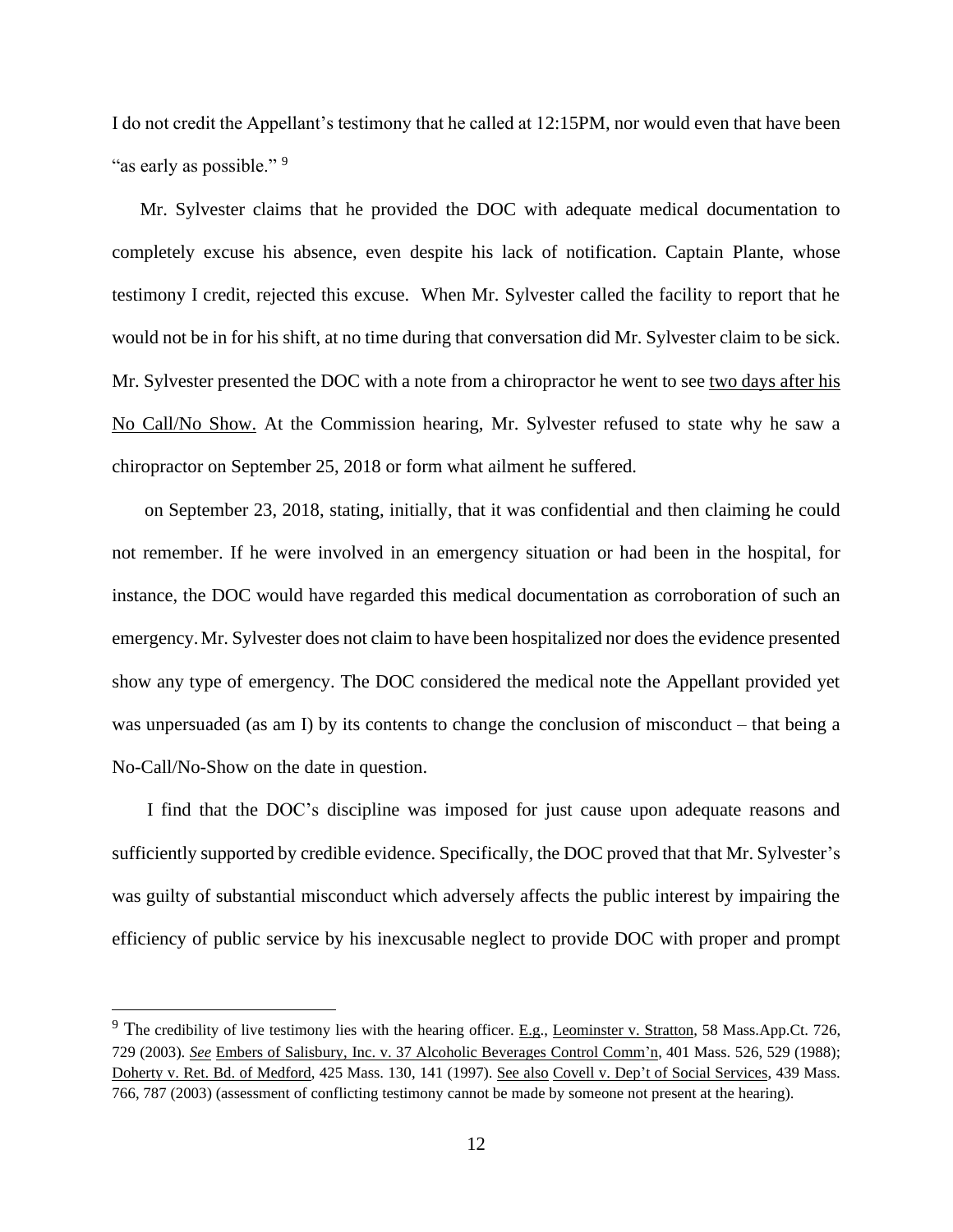notice of his absence on September 23, 2018. School Comm. v. Civil Service Comm'n, 43 Mass.App.Ct. 486, 488, rev.den., 426 Mass. 1104 (1997); Murray v. Second Dist. Ct., 389 Mass. 508, 514 (1983). This absence was unauthorized. A sick note only substantiates an authorized absence. The chiropractor's note did not exonerate the Appellant's unjustified delay in providing proper notice to the DOC of his absence.

Having concluded that discipline was warranted, I have also considered whether the Commission should modify the discipline imposed. I conclude that a modification is not warranted.

As part of its review, the Commission must consider whether there is any evidence of political considerations, favoritism, or bias in a public employer's decisions. Town of Falmouth v. Civil Service Comm'n, 447 Mass. 814, 823 (2006). Here, I have found none. Captain Plante, Captain Purcell, Deputy Superintendent Kennedy, are all solid witnesses who acted in accordance with DOC rules and regulations. Mr. Sylvester. violated DOC rules and failed to notify the DOC that he would not be reporting to work. I find no evidence to support the Mr. Sylvester's allegations that (then) Deputy Superintendent Kennedy targeted the Appellant. (Then) Deputy Superintendent Kennedy did not impose the five (5) day suspension on Mr. Sylvester. Initially, the MCI Norfolk Superintendent, did and the decision was affirmed by Deputy Commissioner Grant and Commissioner Mici, who followed all procedures required under G.L. c. 31, Sections 41-45.

Nor did Mr. Sylvester present any reliable proof of disparate treatment. At the Commission hearing, he provided copies of purported comparative discipline of DOC employees who have been disciplined for No Call/No Show from 2015-2018. The DOC objected to this document being entered into evidence, since the DOC had never seen this document before, it had not been authenticated, and the DOC could not assess whether the data within it were accurate or complete. I allowed the document into evidence as Exhibit 18 "for what it may be worth", noting its late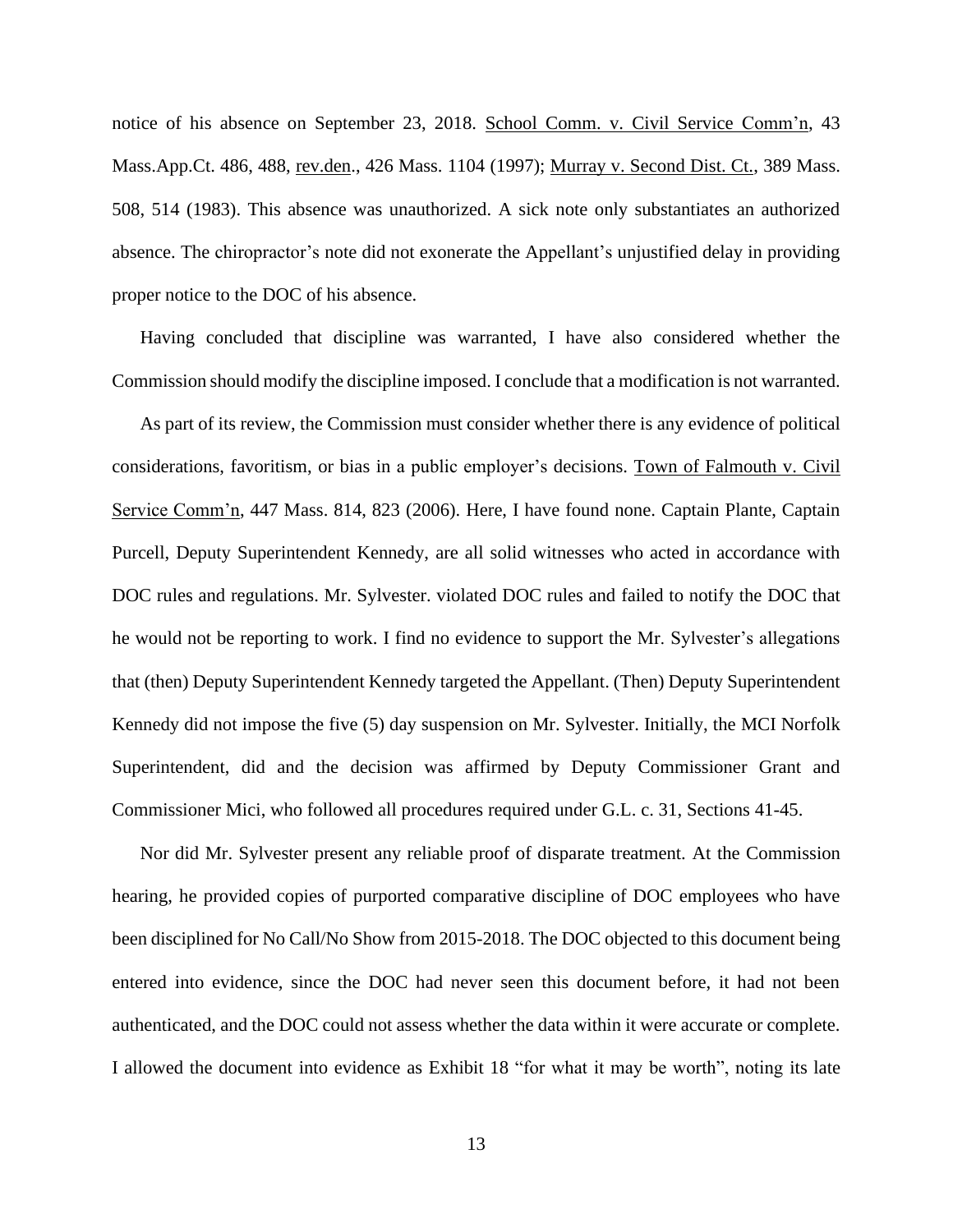submission. Upon further review of the document, it provides no comprehensive disciplinary history regarding the employee for each entry of No Call/No Show, and I have no way of determining if the discipline of that particular employee was actually disparate treatment, especially given the limited opportunity for scrutiny of the data by DOC. I have given no weight to this document as evidence of disparate treatment.

The Appellant's contention of disparate treatment, is also not persuasive in view of Mr. Sylvester's long disciplinary history with eleven (11) entries on it, ten (10) of which are related to attendance issues for which he had recently been disciplined with a three (3) day suspension. He previously also received two (2) day suspensions, a five (5) day suspension, and six (6) Letters of Reprimand.

Finally, the facts on which the DOC relied to impose a five (5) day suspension do not differ significantly from those I found on de novo review. As such, I find no basis on which the Commission would be warranted to modify the five (5) day suspension imposed in this case.

For these reasons, the appeal of the Appellant, Brian Sylvester, in Case No. D-19-210 is hereby

### *DENIED***.**

### Civil Service Commission

*/s/ Paul M. Stein\_\_* Paul M. Stein, Commissioner

By a vote of the Civil Service Commission (Bowman, Chairman; Camuso, Ittleman, Stein and Tivnan, Commissioners) on May 6, 2021.

Either party may file a motion for reconsideration within ten days of the receipt of this Commission order or decision. Under the pertinent provisions of the Code of Mass. Regulations, 801 CMR 1.01(7)(1), the motion must identify a clerical or mechanical error in this order or decision or a significant factor the Agency or the Presiding Officer may have overlooked in deciding the case. A motion for reconsideration does not toll the statutorily prescribed thirty-day time limit for seeking judicial review of this Commission order or decision.

Under the provisions of G.L c. 31, § 44, any party aggrieved by this Commission order or decision may initiate proceedings for judicial review under G.L. c. 30A, § 14 in the superior court within thirty (30) days after receipt of this order or decision. Commencement of such proceeding shall not, unless specifically ordered by the court, operate as a stay of this Commission order or decision. After initiating proceedings for judicial review in Superior Court, the plaintiff, or his / her attorney, is required to serve a copy of the summons and complaint upon the Boston office